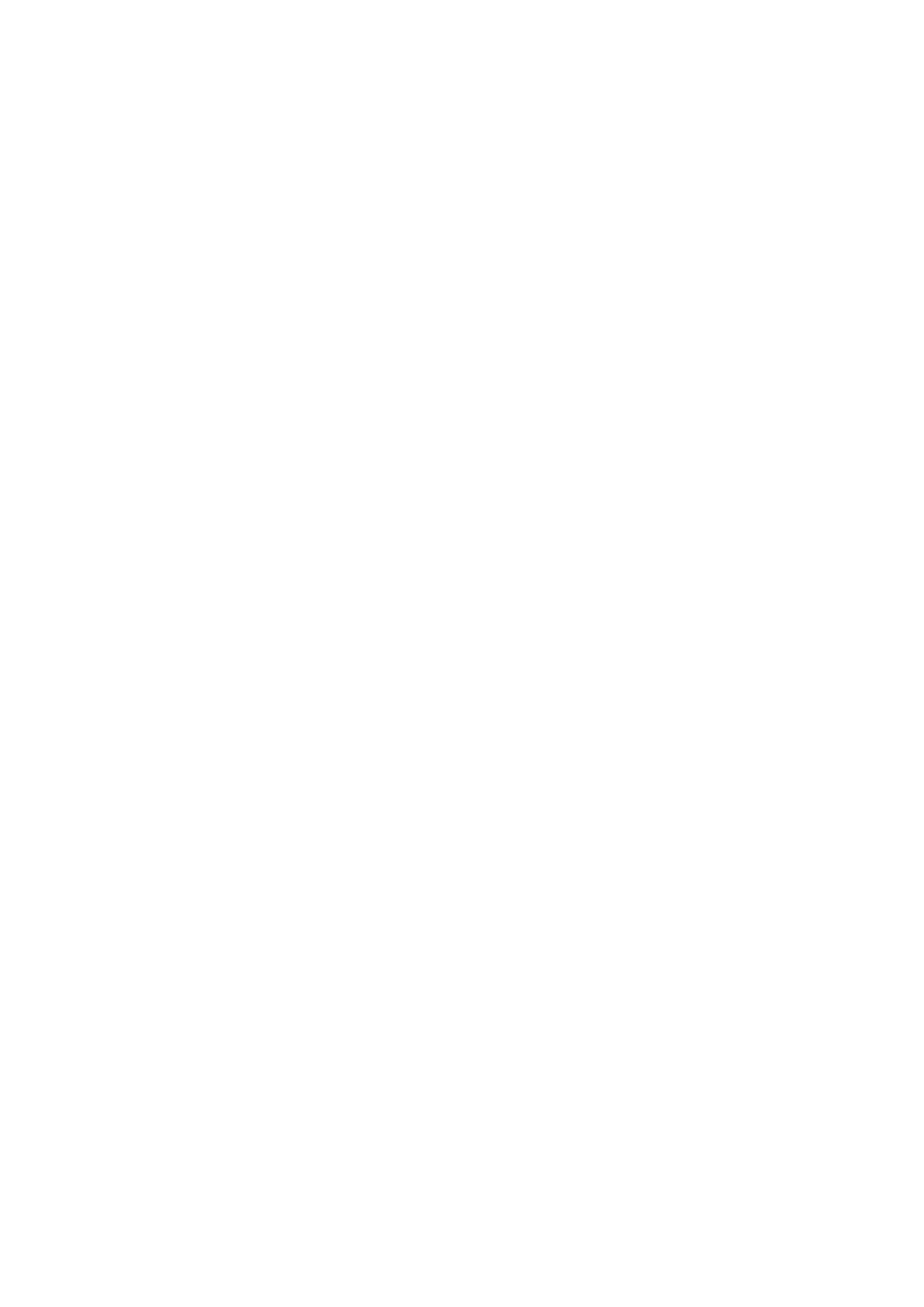#### **INCORPORATION OF DOCUMENTS BY REFERENCE**

This Registration Statement is being filed for the purpose of increasing the number of securities of the same class as other securities for which a Registration Statement of the Registrant on Form S-8 relating to the same employee benefit plan is effective.

The Registrant previously registered shares of Common Stock for issuance under the 2018 Plan and 2018 ESPP under Registration Statements on Form S-8 filed with the Securities and Exchange Commission (the "Commission") on [October](https://www.sec.gov/Archives/edgar/data/1737287/000119312518306372/d642001ds8.htm) 24, 2018 (File No. 333-227965), [March](https://www.sec.gov/Archives/edgar/data/1737287/000119312519069173/d720187ds8.htm) 8, 2019 (File No. 333-230164), [February](http://www.sec.gov/Archives/edgar/data/1737287/000173728721000010/allogene-formsx8x20210225.htm) 27, 2020 (File No. 333-236701), and February 25, 2021 (File No. 333-253530). Pursuant to General Instruction E to Form S-8, this Registration Statement hereby incorporates by reference the contents of the Registration Statements referenced above.

#### **ITEM 8. EXHIBITS.**

| <b>Exhibit</b><br><b>Number</b> | <b>Description</b>                                                                                                                                                                                                                                              |
|---------------------------------|-----------------------------------------------------------------------------------------------------------------------------------------------------------------------------------------------------------------------------------------------------------------|
| $4.1^{(1)}$                     | Amended and Restated Certificate of Incorporation of the Registrant.                                                                                                                                                                                            |
| $4.2^{(2)}$                     | Amended and Restated Bylaws of the Registrant.                                                                                                                                                                                                                  |
| $4.3^{(3)}$                     | Form of Common Stock Certificate of the Registrant.                                                                                                                                                                                                             |
| 5.1                             | <b>Opinion of Cooley LLP.</b>                                                                                                                                                                                                                                   |
| 23.1                            | <b>Consent of Independent Registered Public Accounting Firm.</b>                                                                                                                                                                                                |
| 23.2                            | Consent of Cooley LLP. Reference is made to Exhibit 5.1.                                                                                                                                                                                                        |
| 24.1                            | Power of Attorney. Reference is made to the signature page hereto.                                                                                                                                                                                              |
| $99.1^{(4)}$                    | Allogene Therapeutics, Inc. Amended and Restated 2018 Equity Incentive Plan and Forms of Stock Option Grant<br>Notice, Option Agreement, Notice of Exercise, Restricted Stock Unit Grant Notice and Restricted Stock Unit Award<br><b>Agreement thereunder.</b> |
| $99.2^{(5)}$                    | Allogene Therapeutics, Inc. 2018 Employee Stock Purchase Plan.                                                                                                                                                                                                  |
| 107                             | Filing Fee Table.                                                                                                                                                                                                                                               |
|                                 |                                                                                                                                                                                                                                                                 |

- Previously filed as Exhibit 3.1 to the Registrant's Current Report on Form 8-K (File No. 001-38693), filed with the Commission on October 15, 2018 and incorporated herein by reference. (1)
- Previously filed as Exhibit 3.2 to the Registrant's Current Report on Form 8-K (File No. 001-38693), filed with the Commission on October 15, 2018 and incorporated herein by reference. (2)
- Previously filed as Exhibit 4.1 to the Registrant's Registration Statement on Form S-1 (File No. 333-227333), originally filed with the Commission on September 14, 2018, as amended, and incorporated herein by reference. (3)
- Previously filed as Exhibit 99.2 to the Registrant's Registration Statement on Form S-8 (File No. 333-227965), filed with the Commission on October 24, 2018, and incorporated herein by reference. (4)
- <span id="page-2-0"></span>Previously filed as Exhibit 99.3 to the Registrant's Registration Statement on Form S-8 (File No. 333-227965), filed with the Commission on October 24, 2018, and incorporated herein by reference. (5)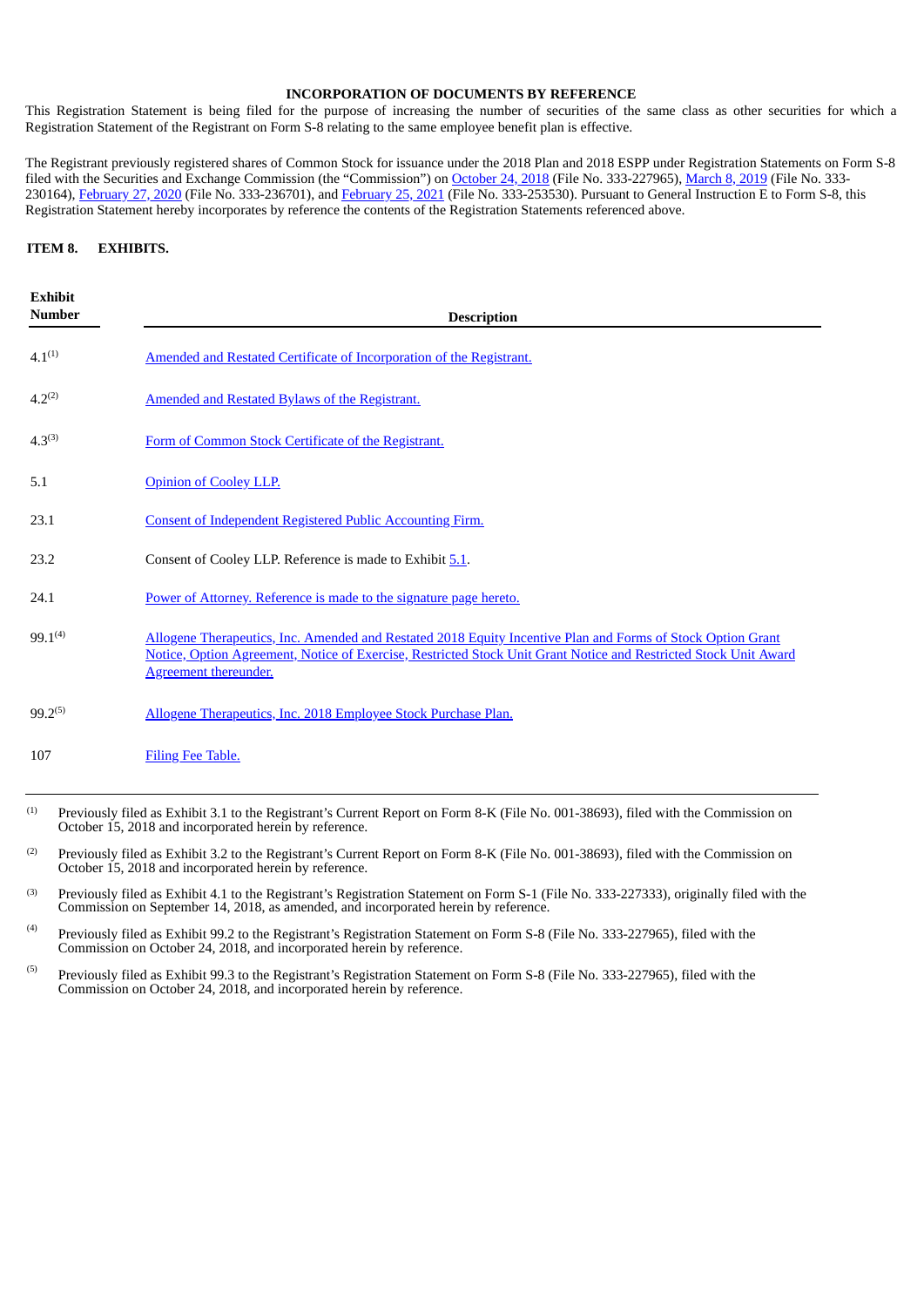#### **SIGNATURES**

Pursuant to the requirements of the Securities Act of 1933, as amended, the Registrant certifies that it has reasonable grounds to believe that it meets all of the requirements for filing on Form S-8 and has duly caused this Registration Statement to be signed on its behalf by the undersigned, thereunto duly authorized, in the City of South San Francisco, State of California, on February 23, 2022.

#### **Allogene Therapeutics, Inc.**

By: /s/ David Chang, M.D., Ph.D.

David Chang, M.D., Ph.D. President, Chief Executive Officer and Member of the Board of Directors *(Principal Executive Officer)*

#### **POWER OF ATTORNEY**

KNOW ALL BY THESE PRESENTS, that each person whose signature appears below constitutes and appoints David Chang, M.D., Ph.D., and Eric Schmidt, Ph.D., and each of them, as his or her true and lawful attorneys-in-fact and agents, each with the full power of substitution, for him or her and in his or her name, place or stead, in any and all capacities, to sign any and all amendments to this Registration Statement (including post-effective amendments), and to file the same, with exhibits thereto and other documents in connection therewith, with the Securities and Exchange Commission, granting unto said attorneys-in-fact and agents, and each of them, full power and authority to do and perform each and every act and thing requisite and necessary to be done in and about the premises, as fully to all intents and purposes as he or she might or could do in person, hereby ratifying and confirming all that said attorneys-in-fact and agents, or their substitute or substitutes, may lawfully do or cause to be done by virtue hereof.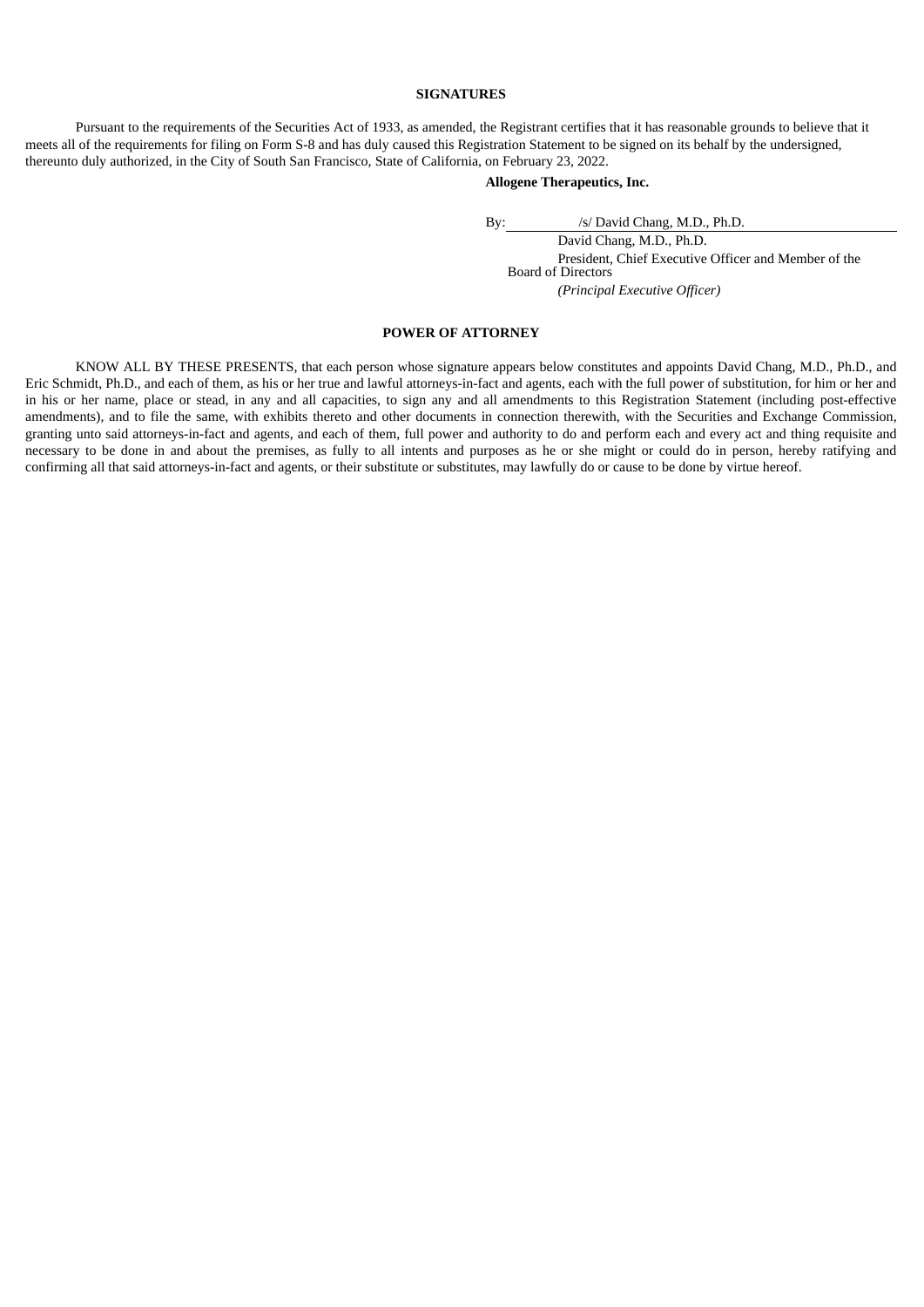Pursuant to the requirements of the Securities Act of 1933, as amended, this Registration Statement has been signed by the following persons in the capacities and on the dates indicated.

| <b>Signature</b>                          | <b>Title</b>                                                               | <b>Date</b>          |
|-------------------------------------------|----------------------------------------------------------------------------|----------------------|
| /s/ David Chang, M.D., Ph.D.              | President, Chief Executive Officer<br>and Member of the Board of Directors | February 23,<br>2022 |
| David Chang, M.D., Ph.D.                  | (Principal Executive Officer)                                              |                      |
| /s/ Eric Schmidt, Ph.D.                   | Chief Financial Officer                                                    | February 23,<br>2022 |
| Eric Schmidt, Ph.D.                       | (Principal Financial and Accounting Officer)                               |                      |
| /s/ Arie Belldegrun, M.D.,<br><b>FACS</b> | <b>Executive Chairman of the Board of Directors</b>                        | February 23,<br>2022 |
| Arie Belldegrun, M.D., FACS               |                                                                            |                      |
| /s/ Elizabeth Barrett                     | Member of the Board of Directors                                           | February 23,<br>2022 |
| <b>Elizabeth Barrett</b>                  |                                                                            |                      |
| /s/ David Bonderman                       | Member of the Board of Directors                                           | February 23,<br>2022 |
| David Bonderman                           |                                                                            |                      |
| /s/ John DeYoung                          | Member of the Board of Directors                                           | February 23,<br>2022 |
| John DeYoung                              |                                                                            |                      |
| /s/ Franz Humer, Ph.D.                    | Member of the Board of Directors                                           | February 23,<br>2022 |
| Franz Humer, Ph.D.                        |                                                                            |                      |
| /s/ Joshua Kazam                          | Member of the Board of Directors                                           | February 23,<br>2022 |
| Joshua Kazam                              |                                                                            |                      |
| /s/ Deborah Messemer                      | Member of the Board of Directors                                           | February 23,<br>2022 |
| Deborah Messemer                          |                                                                            |                      |
| /s/ Vicki Sato, Ph.D.                     | Member of the Board of Directors                                           | February 23,<br>2022 |
| Vicki Sato, Ph.D.                         |                                                                            |                      |
| /s/ Todd Sisitsky                         | Member of the Board of Directors                                           | February 23,<br>2022 |
| <b>Todd Sisitsky</b>                      |                                                                            |                      |
| /s/ Owen Witte, M.D.                      | Member of the Board of Directors                                           | February 23,<br>2022 |
| Owen Witte, M.D.                          |                                                                            |                      |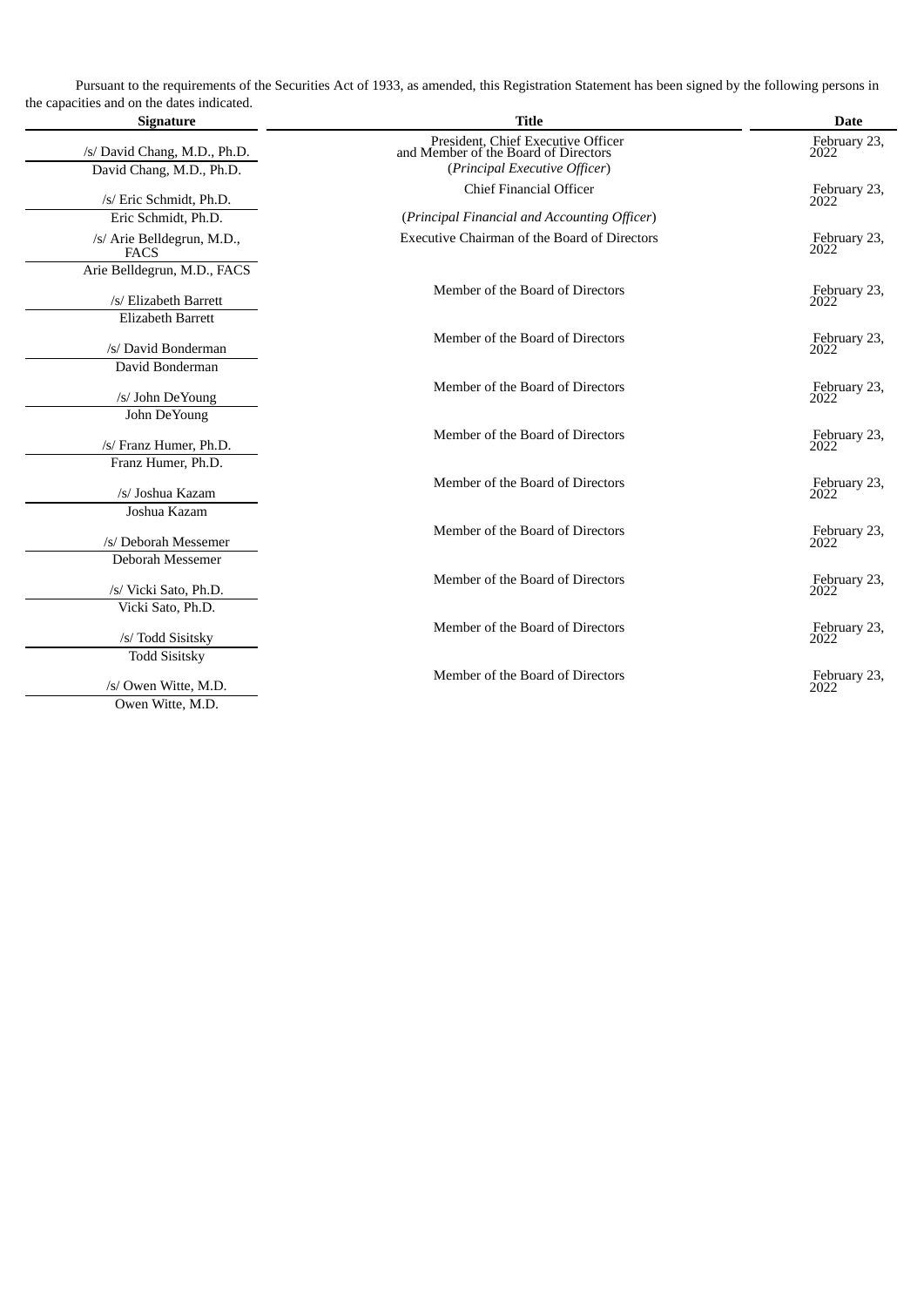#### **Calculation of Filing Fee Tables**

#### Form S-8 (Form Type)

#### Allogene Therapeutics, Inc. (Exact name of Registrant as Specified in its Charter)

<span id="page-5-0"></span>

|                           | Table 1 - Newly Registered Securities |                                                                                                                  |                                   |                                            |                                                                        |                                                      |                 |                                  |  |
|---------------------------|---------------------------------------|------------------------------------------------------------------------------------------------------------------|-----------------------------------|--------------------------------------------|------------------------------------------------------------------------|------------------------------------------------------|-----------------|----------------------------------|--|
|                           | <b>Security</b><br><b>Type</b>        | <b>Security Class Title</b>                                                                                      | Fee<br><b>Calculation</b><br>Rule | <b>Amount</b><br>Registered <sup>(1)</sup> | Proposed<br><b>Maximum</b><br><b>Offering Price</b><br><b>Per Unit</b> | <b>Maximum</b><br>Aggregate<br><b>Offering Price</b> | <b>Fee Rate</b> | Amount of<br>Registration<br>Fee |  |
| Fees to be Equity<br>Paid |                                       | <b>Amended and Restated 2018 Equity</b><br><b>Incentive Plan</b><br>Common Stock, \$0.001 par value per<br>share | $457(h)^{(2)}$                    | $7,131,153^{(3)}$                          | \$9.37                                                                 | \$66,818,904                                         | .0000927        | \$6,194                          |  |
| Fees to be<br>Paid        | Equity                                | 2018 Employee Stock Purchase Plan<br>Common Stock, \$0.001 par value per<br>share                                | $457(h)^{(2)}$                    | $1,426,230^{(4)}$                          | \$9.37                                                                 | \$13,363,775                                         | .0000927        | \$1,239                          |  |
|                           | <b>Total Offering Amounts</b>         |                                                                                                                  |                                   |                                            | \$80,182,679                                                           | $\overline{\phantom{m}}$                             | \$7,433         |                                  |  |
|                           | <b>Total Fee Offsets</b>              |                                                                                                                  |                                   |                                            | $\overline{\phantom{0}}$                                               | $\overline{\phantom{0}}$                             |                 |                                  |  |
|                           | Net Fee Due                           |                                                                                                                  |                                   |                                            |                                                                        |                                                      | \$7,433         |                                  |  |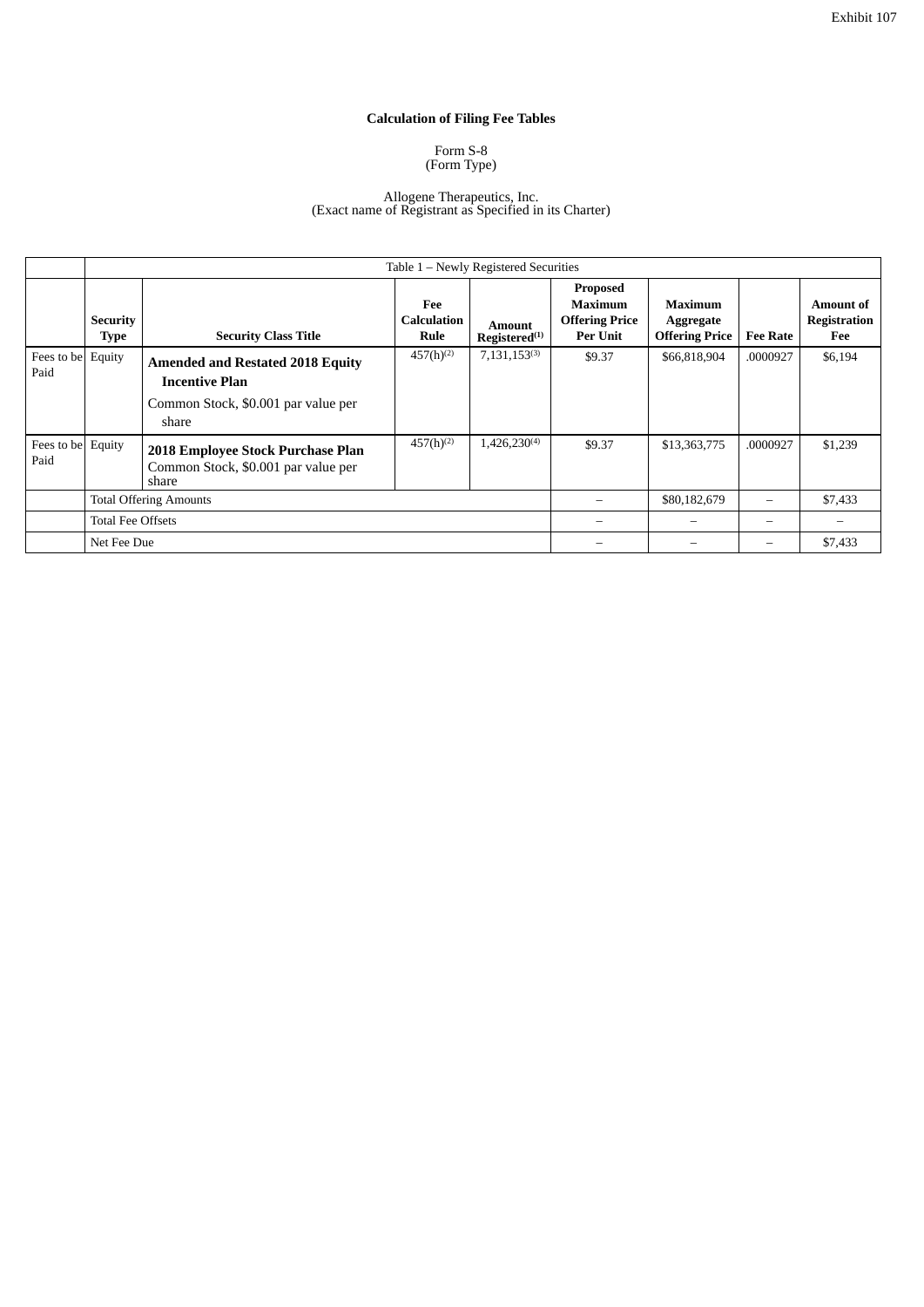- (1) Pursuant to Rule 416(a) under the Securities Act of 1933, as amended (the "Securities Act"), this Registration Statement shall also cover any additional shares of common stock ("Common Stock") of Allogene Therapeutics, Registrant's Amended and Restated 2018 Equity Incentive Plan (the "2018 Plan") or the Registrant's 2018 Employee Stock Purchase Plan (the "2018 ESPP") by reason of any stock dividend, stock split, recapitalization or other similar transaction.
- (2) This estimate is made pursuant to Rule 457(h)(1) and Rule 457(c) of the Securities Act solely for purposes of calculating the registration fee. The price per share and aggregate offering price are based upon the average of the high and low prices of the Common Stock on February 18, 2022, as reported on the Nasdaq Global Select Market.
- (3) Represents shares of Common Stock that were automatically added to the shares authorized for issuance under the 2018 Plan on January 1, 2022 pursuant to an "evergreen" provision contained in the 2018 Plan. Pursuant to such provision, on January 1st of each year through January 1, 2028, the number of shares authorized for issuance under the 2018 Plan will be automatically increased by: (a) 5% of the total number of shares of capital stock of the Registrant outstanding on December 31 of the preceding calendar year; or (b) such lesser number of shares of Common Stock as the Registrant's board of directors (the "Board") may designate prior to the applicable January 1st.
- (4) Represents shares of Common Stock that were automatically added to the shares authorized for issuance under the 2018 ESPP on January 1, 2022<br>pursuant to an "evergreen" provision contained in the 2018 ESPP. Pursuant to the number of shares authorized for issuance under the 2018 ESPP will be automatically increased by a number equal to the lesser of: (a) 1% of the total number of shares of capital stock outstanding on December 31 of the preceding calendar year; (b) 2,320,000 shares; and (c) such lesser number of shares of Common Stock as the Board may designate prior to the applicable January 1st.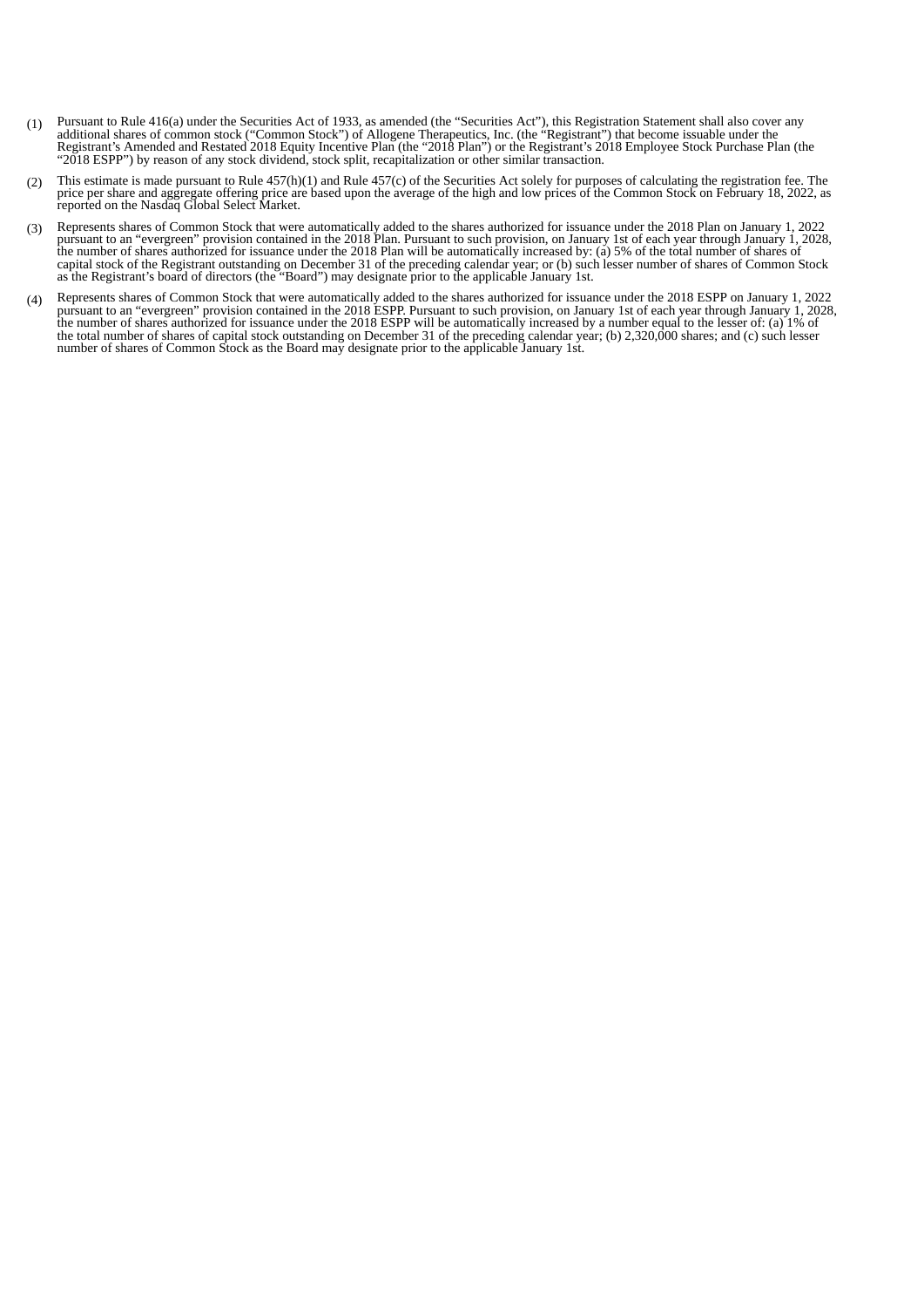# <span id="page-7-0"></span>Cooley

Charles J. Bair +1 858 550 6142 cbair@cooley.com

February 23, 2022

Allogene Therapeutics, Inc. 210 East Grand Avenue South San Francisco, California 94080

#### Ladies and Gentlemen:

You have requested our opinion, as counsel to Allogene Therapeutics, Inc., a Delaware corporation (the "*Company*"), in connection with the filing by the Company of a Registration Statement on Form S-8 (the "*Registration Statement*") with the Securities and Exchange Commission covering the offering of up to 8,557,383 shares (the "*Shares*") of the Company's Common Stock, par value \$0.001 per share ("*Common Stock*"), including (i) 7,131,153 shares of Common Stock issuable pursuant to the Company's Amended and Restated 2018 Equity Incentive Plan (the "*Incentive Plan*") and (ii) 1,426,230 shares of Common Stock issuable pursuant to the Company's 2018 Employee Stock Purchase Plan (together with the Incentive Plan, the "*Plans*").

In connection with this opinion, we have examined and relied upon the Registration Statement and related prospectuses, the Plans, the Company's Certificate of Incorporation and Bylaws, each as currently in effect, and originals or copies certified to our satisfaction of such records, documents, certificates, memoranda and other instruments as in our judgment are necessary or appropriate to enable us to render the opinion expressed below. We have assumed the genuineness of all signatures, the authenticity of all documents submitted to us as originals, the conformity to originals of all documents submitted to us as copies, the accuracy, completeness and authenticity of certificates of public officials; and the due authorization, execution and delivery of all documents by all persons other than the Company where authorization, execution and delivery are prerequisites to the effectiveness of such documents. As to certain factual matters, we have relied upon a certificate of an officer of the Company and have not independently verified such matters.

Our opinion is expressed only with respect to the General Corporation Law of the State of Delaware. We express no opinion to the extent that any other laws are applicable to the subject matter hereof and express no opinion and provide no assurance as to compliance with any federal or state securities law, rule or regulation.

On the basis of the foregoing, and in reliance thereon, we are of the opinion that the Shares, when sold and issued in accordance with the Plans, the Registration Statement and related prospectuses, will be validly issued, fully paid and nonassessable (except as to Shares issued pursuant to certain deferred payment arrangements, which will be fully paid and nonassessable when such deferred payments are made in full).

We consent to the filing of this opinion as an exhibit to the Registration Statement.

Sincerely,

Cooley LLP

By: /s/ Charles J. Bair Charles J. Bair

4401 EASTGATE MALL, SAN DIEGO, CA 92121 T: (858) 550-6000 F: (858) 550-6420 WWW.COOLEY.COM